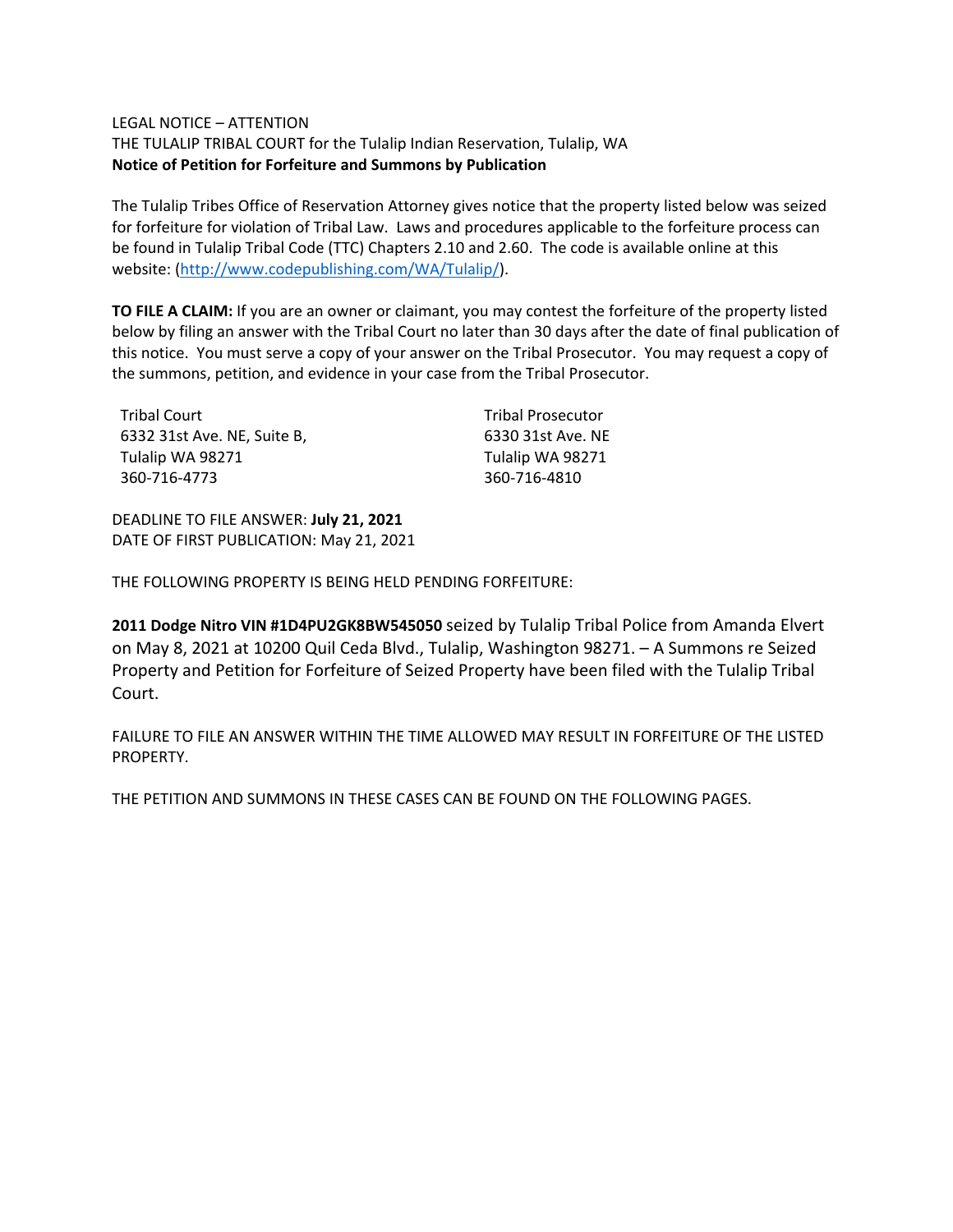|                         |                                                                                                      | 2021 NAY 19 AM 9:19                                                                      |  |
|-------------------------|------------------------------------------------------------------------------------------------------|------------------------------------------------------------------------------------------|--|
|                         |                                                                                                      | <b>Participate</b>                                                                       |  |
|                         |                                                                                                      | mo<br>$\Omega^{(1)}$                                                                     |  |
| $\overline{2}$          | IN THE TULALIP TRIBAL COURT                                                                          |                                                                                          |  |
| 3                       | FOR THE TULALIP INDIAN RESERVATION<br><b>TULALIP, WASHINGTON</b>                                     |                                                                                          |  |
| $\overline{\mathbf{4}}$ |                                                                                                      |                                                                                          |  |
| 5                       | IN REM THE FORFEITURE OF:                                                                            | NO. QCV-CV-FO-2021-0232                                                                  |  |
| 6                       | 2011 DODGE NITRO<br>VIN #1D4PU2GK8BW545050                                                           | <b>SUMMONS RE SEIZED PROPERTY</b>                                                        |  |
| $\tau$                  |                                                                                                      | TPD Incident No.<br>21-1173<br>Primary Officer<br>H. Duong                               |  |
| 8                       |                                                                                                      | (Clerk's Action Required)                                                                |  |
| 9                       |                                                                                                      |                                                                                          |  |
| 10 <sup>°</sup>         | TO:<br>Amanda Elvert<br>1007 130 <sup>th</sup> Street SW, Apt. C302                                  | Amanda Elvert<br>15818 Highway 99                                                        |  |
| 11                      | Everett, WA 98204                                                                                    | Lynnwood, WA 98036                                                                       |  |
| 12                      | YOU ARE HEREBY NOTIFIED that the Tulalip Tribes, Plaintiff, by and through its                       |                                                                                          |  |
| 13                      | prosecuting authority, has filed a petition with the Court that seeks to have forfeited, to the      |                                                                                          |  |
| 14                      | benefit of the Tribes, certain property that you allegedly own, claim, or have an interest.          |                                                                                          |  |
| 15                      | Pursuant to Chapter 2.60.070§(4)(a), of the Tulalip Tribes Code of Law, you have thirty              |                                                                                          |  |
| 16                      | (30) days after you have been served the petition and this summons to file with the Court a          |                                                                                          |  |
| 17                      | response to the allegations described in the petition. No extension of the time for filing the       |                                                                                          |  |
| 18                      | response may be granted. Failure to respond within 30 days may bar you from presenting               |                                                                                          |  |
| 19                      | evidence at any later evidentiary hearing regarding the seized property. Further, if no response     |                                                                                          |  |
| 20                      | is filed within 30 days after service of the petition and summons, the Court, upon motion of the     |                                                                                          |  |
| 21                      | Tribes, shall order the property forfeited to the Tribes.                                            |                                                                                          |  |
| 22                      |                                                                                                      | Chapter $2.60.070\$ (4)(b) governs responses to forfeiture petitions. The Clerk's Office |  |
| 23                      | does not provide legal advice. It is your responsibility to familiarize yourself with the applicable |                                                                                          |  |
| 24                      | tribal<br>law—which<br>available<br>is<br>from                                                       | the<br>Clerk's<br>Office<br>on-line<br>and                                               |  |
| 25                      | http://www.codepublishing.com/WA/Tulalip/                                                            | at:                                                                                      |  |
| 26                      |                                                                                                      |                                                                                          |  |
|                         |                                                                                                      |                                                                                          |  |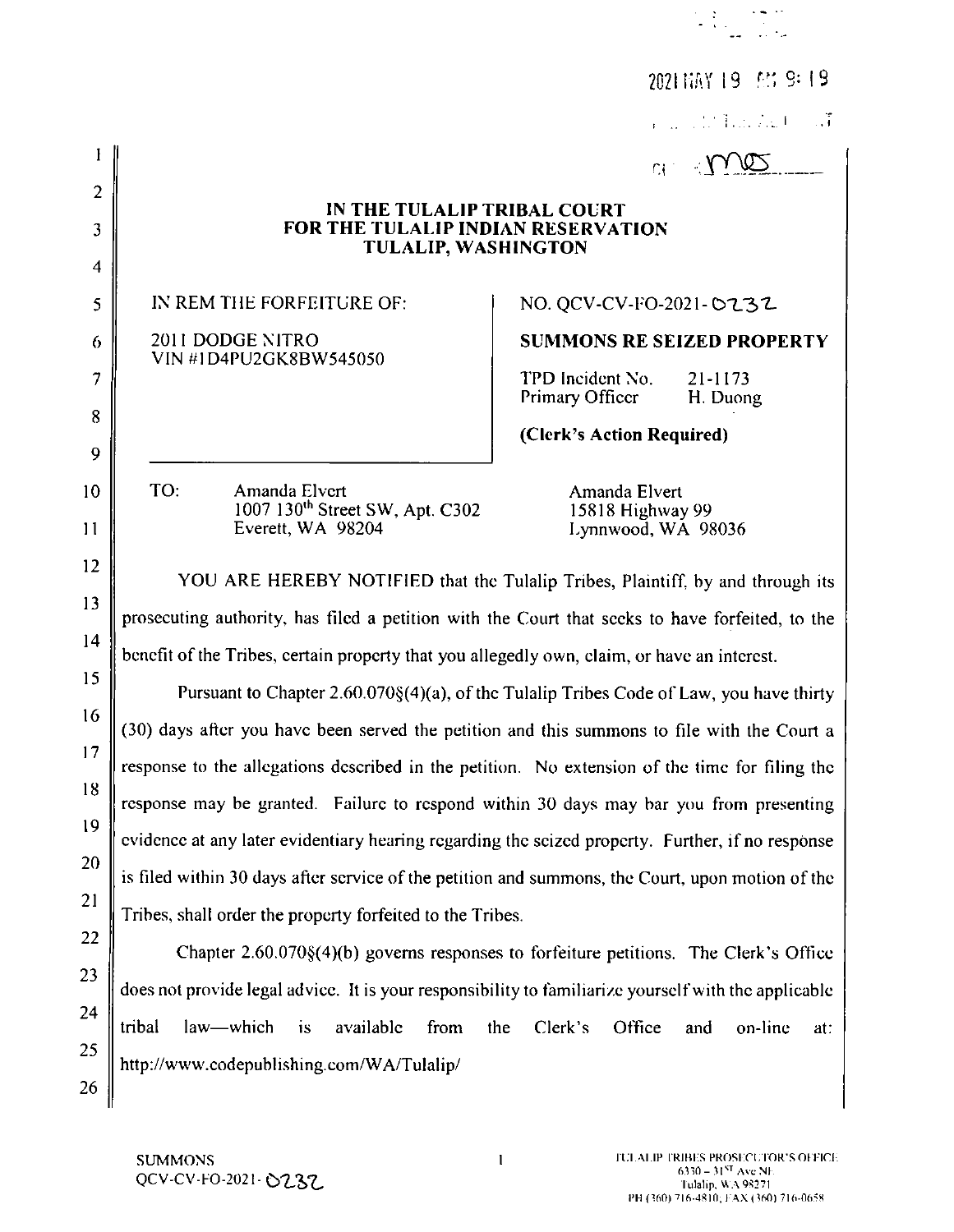|                         | Your response must be mailed to, or personally filed with, the Clerk's Office at 6332-  |
|-------------------------|-----------------------------------------------------------------------------------------|
| $\overline{2}$          | 31st Ave NE, Suite B, Tulalip WA 98271.                                                 |
| $\overline{\mathbf{3}}$ | Questions regarding the petition should be addressed to the Tulalip Tribes Prosecutor's |
| $\overline{\mathbf{4}}$ | Office at 360-716-4810, not to the Clerk's Office.                                      |
| 5                       |                                                                                         |
| 6                       | DATED this _______ day of May, 2021.                                                    |
| $\overline{7}$          |                                                                                         |
| $8\,$                   |                                                                                         |
| 9                       | <b>CLERK OF THE COURT</b>                                                               |
| 10                      |                                                                                         |
| 11                      |                                                                                         |
| 12                      |                                                                                         |
| 13                      |                                                                                         |
| 14                      |                                                                                         |
| 15                      |                                                                                         |
| 16                      |                                                                                         |
| 17                      |                                                                                         |
| 18                      |                                                                                         |
| 19                      |                                                                                         |
| <b>20</b>               |                                                                                         |
| <b>21</b>               |                                                                                         |
| 22                      |                                                                                         |
| 23                      |                                                                                         |
| 24                      |                                                                                         |
| 25                      |                                                                                         |
| 26                      |                                                                                         |

L.

 $\bar{z}$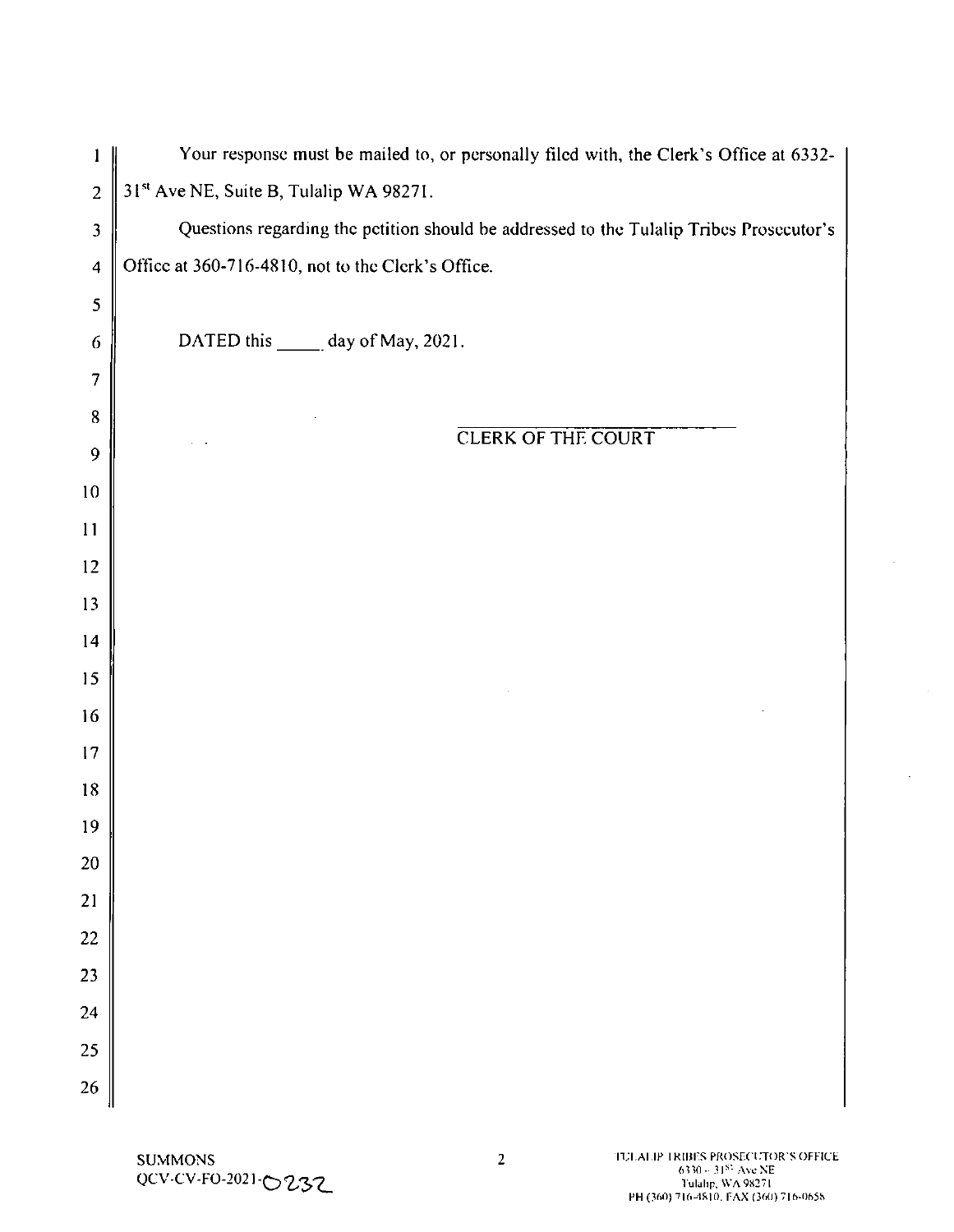ر<br>منابع السابقية

2021 HAY 19 FM 9:19

**Contractor** of

 $m \times 100$ 

### [N THE TULALIP TRIBAL COURT FOR THE TULALIP INDIAN RESERVATION TULALIP, WASHINGTON

IN REM THE FORFEITURE OF: NO. QCV-CV-FO-2021- 02.32

# 2011 DODGE NITRO PETITION FOR FORFEITURE OF VIN #1D4PU2GK8BWS45050 SEIZED PROPERTY

TPD Incident No. 21-1173<br>Primary Officer H. Duong Primary Officer

COMES NOW the Tulalip Tribes, Plaintiff, by and through its prosecuting authority, to petition the Court to institute proceedings for the forfeiture of the property described in section 1, below. The Court has subject matter jurisdiction over these proceedings, and this Petition is made pursuant to, Chapter 2.60 of the Tulaiip Tribes Code of Law.

15

10

 $\mathbf{1}$ 

 $\overline{2}$ 

 $\overline{\mathbf{3}}$ 

4

5

 $\boldsymbol{6}$ 

 $\overline{7}$ 

8

 $\boldsymbol{Q}$ 

11

12

13

14

16

17

18

19

20

21

22

23

24

25f

26

## I. SUBJECT PROPERTY

As described in detail in Tulalip Police Incident Report #21-1173, which is on file with the Tulalip Tribal Court under this cause number, on or about the  $8<sup>th</sup>$  day of May, 2021, Tulalip Tribal Police (TPD) seized <sup>2011</sup> Dodge Nitro VIN #1D4PU2GK88W545050 frorn Amanda Elvert (driver/legal owner) in the vicinity of 10200 Quil Ceda Blvd., Tulalip, Washington in  $\int$ connection with narcotics trafficking on the Tulalip Reservation.

## l1. AUTHORITY

Because the Subject Vehicle was used or was intended to be used to facilitate the transportation, sale, receipt, possession, or concealment of a controlled substance, listed chemical, or proceeds from the sale of a controlled substance in violation of Tulalip Law, it is  $\vert$ subject to forfeiture pursuant to Tulalip Tribal Code 2.60.020§(5),